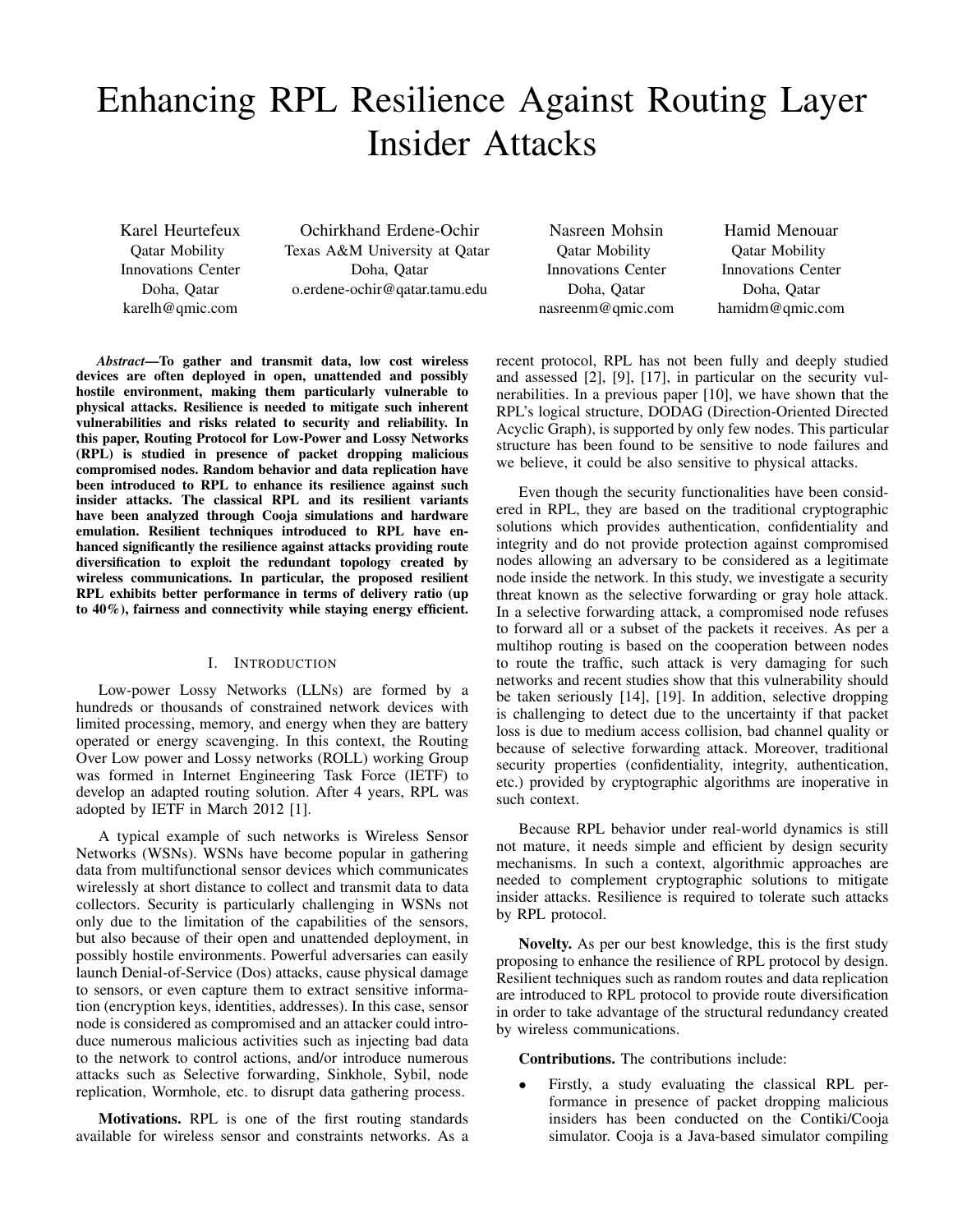and executing Contiki 2.7 operating system for a native platform as a shared library.

Secondly, this paper presents 2 variants of RPL to enhance its resilience (*i.e.* its capacity to deal with node and link unreliability and node compromise due to an insider attacks) and their performance is compared with the classical RPL protocol in adversary condition.

The rest of this paper is organized as follows. Section II provides an overview of previous work emphasizing on information which is relevant in the context of this paper: previous studies on RPL and the resilience concept are discussed. In Section III, RPL functionality is briefly described. In Section IV, resilient techniques based on random routes and data replication are introduced to RPL considering its specificity. Section V provides resilience evaluation through simulations of RPL protocol and its resilient variants. Finally, Section VI concludes and discusses potential further work directions.

# II. RELATED WORK AND SCOPE

In this section, a comprehensive overview of RPL performance studies is presented. A discussion on the resilience concept is also proposed and compared with other close notions such as survivability and robustness.

# *A. Performance Studies on RPL*

Before the standardization of RPL protocol, the authors in [18] experimentally exposed that the gradient-based routing, proposed by IETF ROLL, was robust against topological changes. The routing process of RPL is based on such gradient. They implemented a gradient-based protocol, similar to RPL, on TI eZ430-RF2500 platform (MSP430 microcontroller with 2.4GHz CC2500 radio). To investigate their protocol robustness, they deployed 12 nodes during 8 hours, sufficiently far from each other to obtain weak links. The node degree variation and delivery ratio are measured. Despite the constantly changing topology, 74% of sent packets had reached the sink. However, the robustness was not studied in case of nodes outage or adding new nodes. Moreover, the small number of deployed nodes reduces drastically some common issues: collision, interference or bottleneck [12].

In [17] and [2], the authors present a performance evaluation of RPL based on simulations. In [17], the simulations are performed with topology and link quality data from a real sensor network. The authors investigated path quality, routing table size, control packet overhead and connectivity. They observed that the number of control packets decreases during the simulations and the stabilization of the DODAG (Destination Oriented Directed Acyclic Graph). In [2], the authors show that RPL allows a fast network set-up: however, contrary to [17], they also find that RPL has an important control packet overhead during the simulation. In this study, the considered hypotheses on the simulation environments are strong: Unit Disk Graph (UDG) and uniform packet error rate. They do not reflect what is generally observed in real environments. For instance, the packet error rate is often more important next to the sink due to a bigger congestion.

[9] presents the most relevant research effort proposed for RPL, and an experimental performance evaluation of RPL. The experimentations are based on 30 TelosB motes, and give a performance evaluation in terms of packet loss, packet delay, DODAG time convergence and power consumption. However, the authors did not investigate the impact of power transmission on packet delivery ratio, the overhead and the robustness against node failures.

More recently, [10] conducted a study on 2 large WSN platforms. The behavior of RPL has been investigated in terms of delivery ratio, control packet overhead and dynamicity when nodes are removed or added to the network. This previous paper shows that the stability of the routing structure could be affected when few nodes fails. However, the paper focus on hardware or software failures. The current paper investigates the RPL's performance dealing with malicious behavior such as selective forwarding attack.

# *B. Concept of Resilience*

Resilience study encompasses a wide range of multidisciplinary research topics and it is still a relatively new concept in networking. This term is originally defined in physics to characterize the mechanical properties of the materials to resist a shock, and later used also in several fields such as psychology, ecology and economics. In the field of networking and telecommunications, resilience has been initially defined in relation to fault tolerance [8].

Several similar concepts such as *survivability* [5], *robustness* [16] and *resilience* [15] have been considered in the literature. The common point of these approaches is not considering specifically physical compromission due to *insider* attacks which pose even more severe damages in the network than faulty nodes. Node compromise is particularly challenging issue and creates numerous security and reliability vulnerabilities as discussed previously. By considering node compromise in the network, the resilience is defined as the ability of a network to absorb the performance degradation under some failure pattern (random or intentional) and to continue delivering messages with an increasing number of  $k$  compromised nodes [13], and several resilient routing techniques have been proposed in [6]. In this paper, we adopt this concept to enhance the RPL protocol resilience.

#### III. RPL OVERVIEW

RPL [3] is a hierarchical, proactive and IPv6 distance vector protocol. It constructs a DODAG and the data packets are routed through it. DODAGs have the property that all edges are destination oriented in such a way that no cycles exist. Based on DODAG, each node has a rank, which defines the node's position relative to other nodes with respect to the DODAG root. The node's rank strictly increases from the root towards the leaf nodes. The rank is computed depending on the DODAG's objective function (OF): hop counts, link metrics such as expected transmission count (ETX) [4], or other constraints. To build and maintain its logical topology (route, parents, neighbors table), RPL uses IPv6 control messages: DIO (DODAG Information Object), DIS (DODAG Information Solicitation), and DAO (Destination Advertisement Object). Finally, RPL has been designed to deal with constraints in energy and channel capacity. As a result, to reduce the control messages overhead, RPL uses a slow proactive process to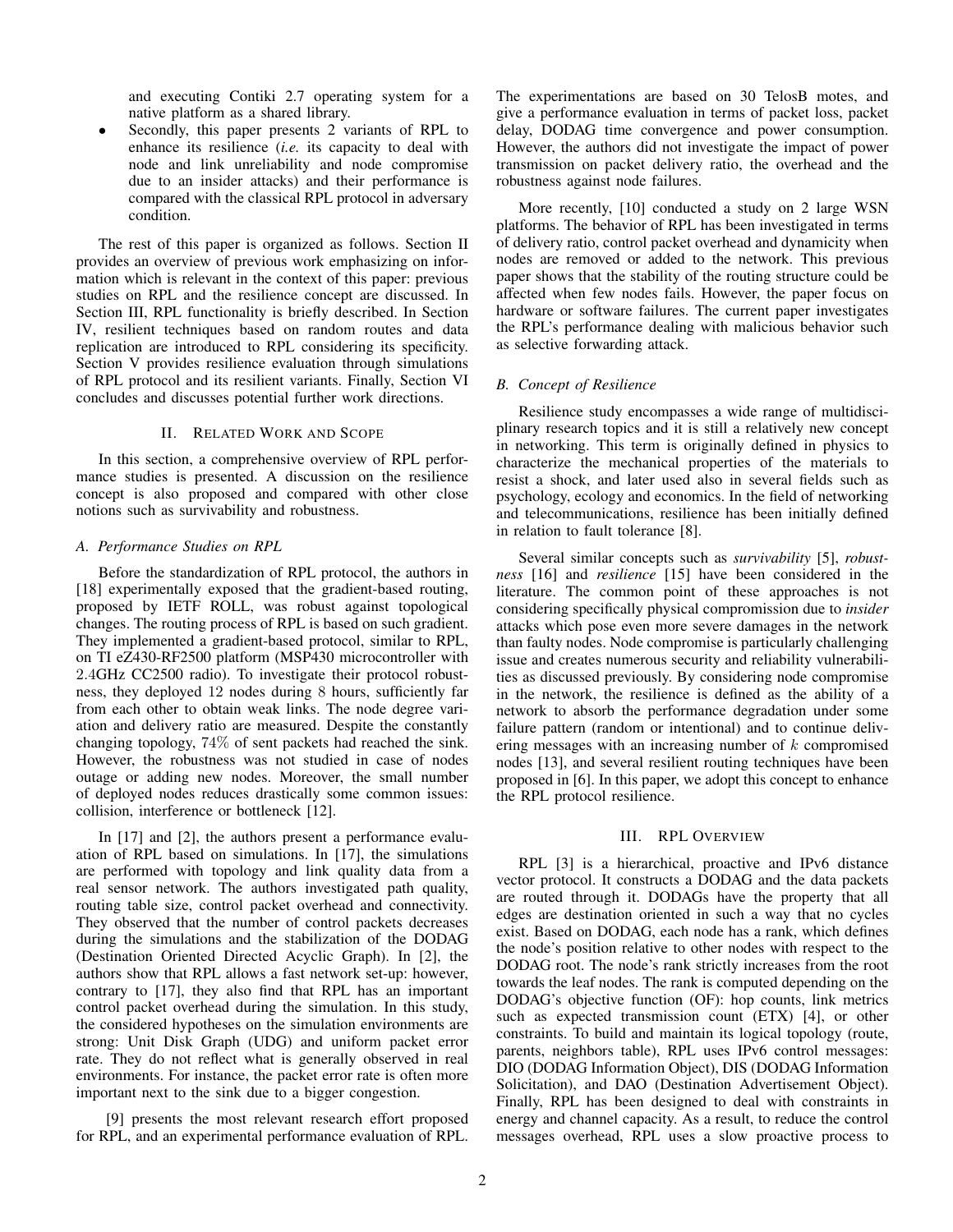maintain a routing topology but a reactive process to resolve routing inconsistencies [3].

#### IV. RESILIENT RPL

In our previous work, several resilient routing techniques have been proposed [6] consisting of two elements : (i) introduction of random behavior and (ii) introduction of data replication. Random behaviors increase uncertainty for an adversary, making the protocols unpredictable. It allows route diversification between a source and a destination, thus improving the delivery success and fairness. Data replication takes advantage of route diversity by random behavior to increase delivery success. The present study extends widely this work by implementing the resilient techniques to the standardized routing protocol RPL. It also considers a realistic propagation model and an hardware emulation of sensor nodes running ContikiOS.

## *A. Randomized RPL*

Classical RPL routing protocol selects the best parent depending of the OF in order to increase the routing efficiency and minimize the energy consumption. The presence of a single compromised node on the best route leads to a complete disconnection of a source from the sink. Hence, a random behavior in route selection is introduced according to RPL protocol specificity to increase the route diversity. By default, a RPL node maintains information on its neighbors and identifies a set of potential parents. In order to introduce a random behavior in the route selection, packets are sent to random potential parents instead of the best parent. Therefore, packets can dodge the malicious nodes on one of its random routes insuring those packets reach its destination safely.

# *B. Randomized RPL with Data Replication*

To improve delivery success, the packet duplication is introduced at the sources. If the original packet is lost, the replicated copy could reach the sink successfully. The classical RPL protocol cannot take advantage of data replication as a source uses the same best route for all messages, whereas the randomized variants may increase the delivery success due to route diversification for each message. Nodes are programmed to duplicate their own packets and send them to randomly selected parents. The forwarding nodes do not duplicate data packets but instead forward those packets to the sink again through randomly selected routes. In case one of the packets is lost on its selected route due to compromised node, its duplicate can continue to reach the sink through another route due to random selection thereby increasing delivery success.

#### V. RESILIENCE EVALUATION

In this Section, we study through simulations, the influence of (i) insider attacks on the performance of classical RPL protocol (ii) random behavior and data replication introduced to RPL.

| Random                           |
|----------------------------------|
| $100m \times 100m$               |
| 50                               |
| Tmote Sky Board (MSP430-         |
| based board with a CC2420        |
| radio chip)                      |
| Unit Disk Graph Model, Trans-    |
| mission range: $20m$ , Interfer- |
| ence range: $30m$                |
| IEEE 802.15.4                    |
| ContikiMAC, IPv6                 |
| ContikiRPL                       |
| UDP                              |
| $\overline{45s}$                 |
| 1h.                              |
| Hops count and ETX               |
|                                  |

TABLE I: Summary of the simulation parameters.

#### *A. Assumptions and Simulation Parameters*

The results have been obtained through simulations on Contiki/Cooja, a network simulator for wireless networks. 50 Tmote Sky emulated nodes (*i.e.* the entire hardware is emulated) are randomly deployed on a plane square and are considered motionless. Each node periodically sends data packets to one data collector called the sink. In these simulations, one sink is assumed to be at the centre of the field. RPL protocol is considered to maintain a logical structure and routing the data packets. The default RPL's OF (*i.e.* how a RPL node selects and optimizes routes based on the information objects available) is considered, using hop counts and ETX as metrics. Due to the time needed for emulation-based simulation, the results are averaged over 10 simulations. Table I sums up the simulation parameters.

# *B. Adversary Model and Scenarios*

In this article, we deal with an *insider* attacker, where ordinary network devices can be captured and compromised, and who is *active* with the intention to disrupt communications in the network. *Selective forwarding* attack [11] is considered, where relaying malicious nodes drop all data packets instead of retransmitting. We consider this attack not only because it is common to all protocols but also because reliable data delivery characterizes the success of routing protocols. k represents the probability for each node to be compromised.

Three scenarios have been defined: Classical RPL using the Contiki2.7 implementation ; Randomized RPL and Randomized RPL with data replication as defined above.

# *C. Evaluation Metrics*

To gain insight concerning the RPL performance and its resilience in presence of insider attacks, the following metrics are measured:

Average Delivery Ratio represents the ratio between the total number of packets successfully received by the sink and the number of packets sent by the sources. This is an important metric to evaluate the success of routing functionality, i.e., packet delivery;

Jain's Fairness Index is defined by the Raj Jain's equation:  $\frac{\left(\sum_{i=2}^{n} x_i\right)^2}{n}$  $\frac{\sqrt{1+i2}x_1}{\sqrt[n]{\sum_{i=2}^{n}x_i^2}}$  with  $x_i$ , the throughput for the *i*th node.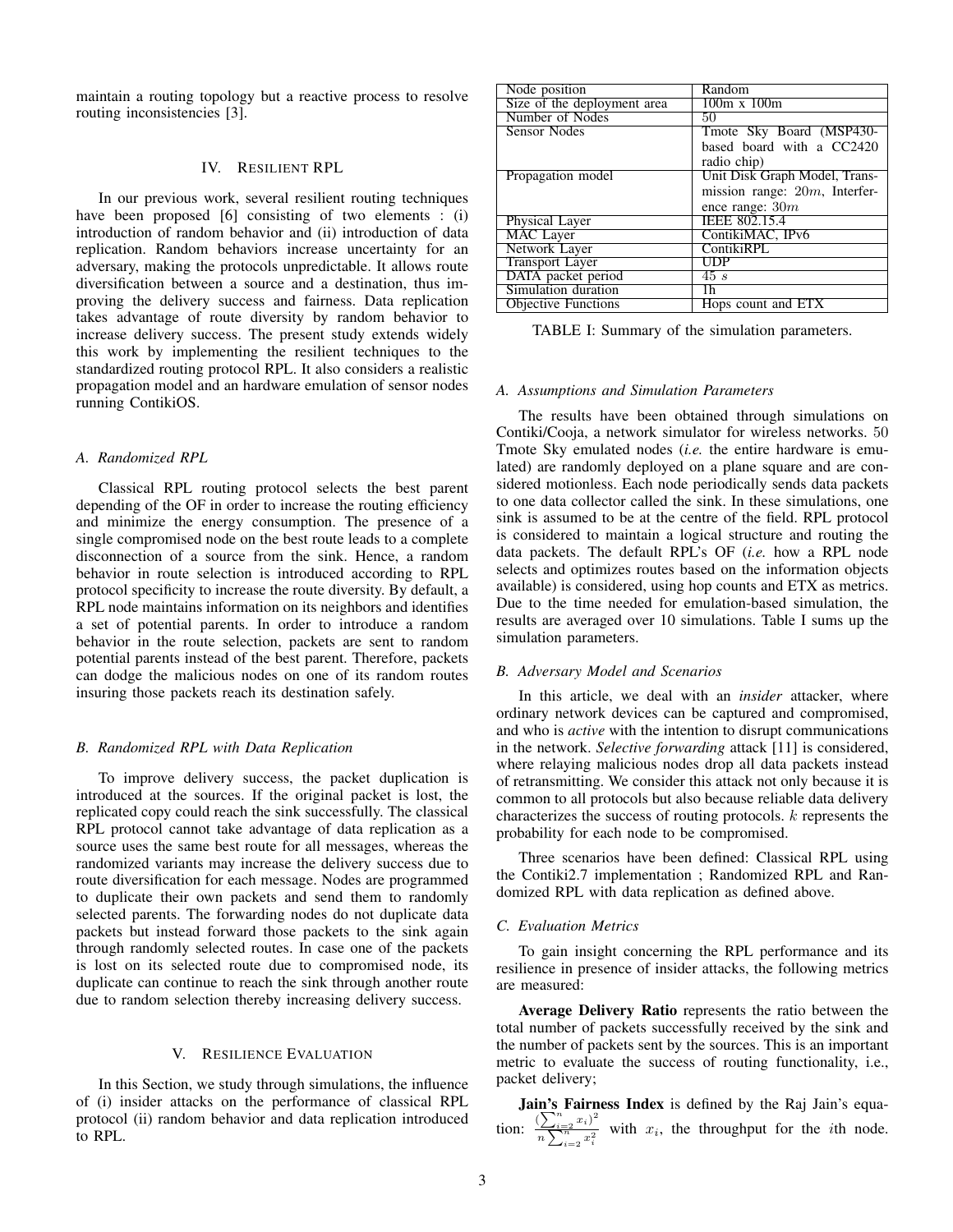

Fig. 1: Average delivery success for the RPL protocol variants.



Fig. 3: Disconnected nodes according to the RPL protocol

It characterizes both facts that the packets from the sources will eventually reach the sink as the data delivery success distribution among the sources. The distribution should be as uniform as possible for a good geographic coverage.

Normalized Power Consumption defined as the overall energy expenditure normalized by classical RPL without attacks. It characterizes the network efficiency in terms of protocol overhead. RPL routing protocol designed for low power and lossy networks should be able to save energy.

Average Path Length is the number of hops crossed for each received packet. This allows to determine the number of forwarding nodes of a route.

#### *D. Results and Analysis*

Simulation results of the classical RPL routing protocol and its resilient variants are presented considering the attacks described in Section V-B and the metrics defined in Section V-C.

*1) Data Delivery Success:* Firstly, we present the data delivery success in presence of attacks in the network. As expected, the average delivery ratio (ADR) decreases for all



Fig. 2: Delivery success distribution among all network nodes.



variants. Fig. 4: Distance in hops of connected nodes.

RPL variants with increasing intensity of attacks (Figure 1). ADR decreases rapidly for classical RPL, because the route selection is deterministic based on the best route principle (shortest path). In classical RPL and in absence of dynamic in the network (link or node failures), a source uses the same route to deliver packets to the sink. However, if the selected route is compromised due to faults or attacks, all data packets from the source will be lost.

In contrast, the randomized RPL, or resilient RPL, allows to diversify routes between a source and a destination by sending each data packet through randomly selected route among alternative routes. With the randomized RPL, not only the average delivery ratio has increased as shown on Figure 1, but also the delivery fairness has risen (Figure 2). This is due to the route diversity created by random route selection ; each sent data packet may take potentially different route. As we observe on the Figure 3, the number of disconnected sources also decreased for randomized RPL. The network connectivity is so improved, since a larger number of devices remains connected to the sink despite increasing intensity of attacks, even with low average delivery success. In addition, Figure 5 shows that random behavior introduced to RPL does not increase significantly the route length in absence of attacks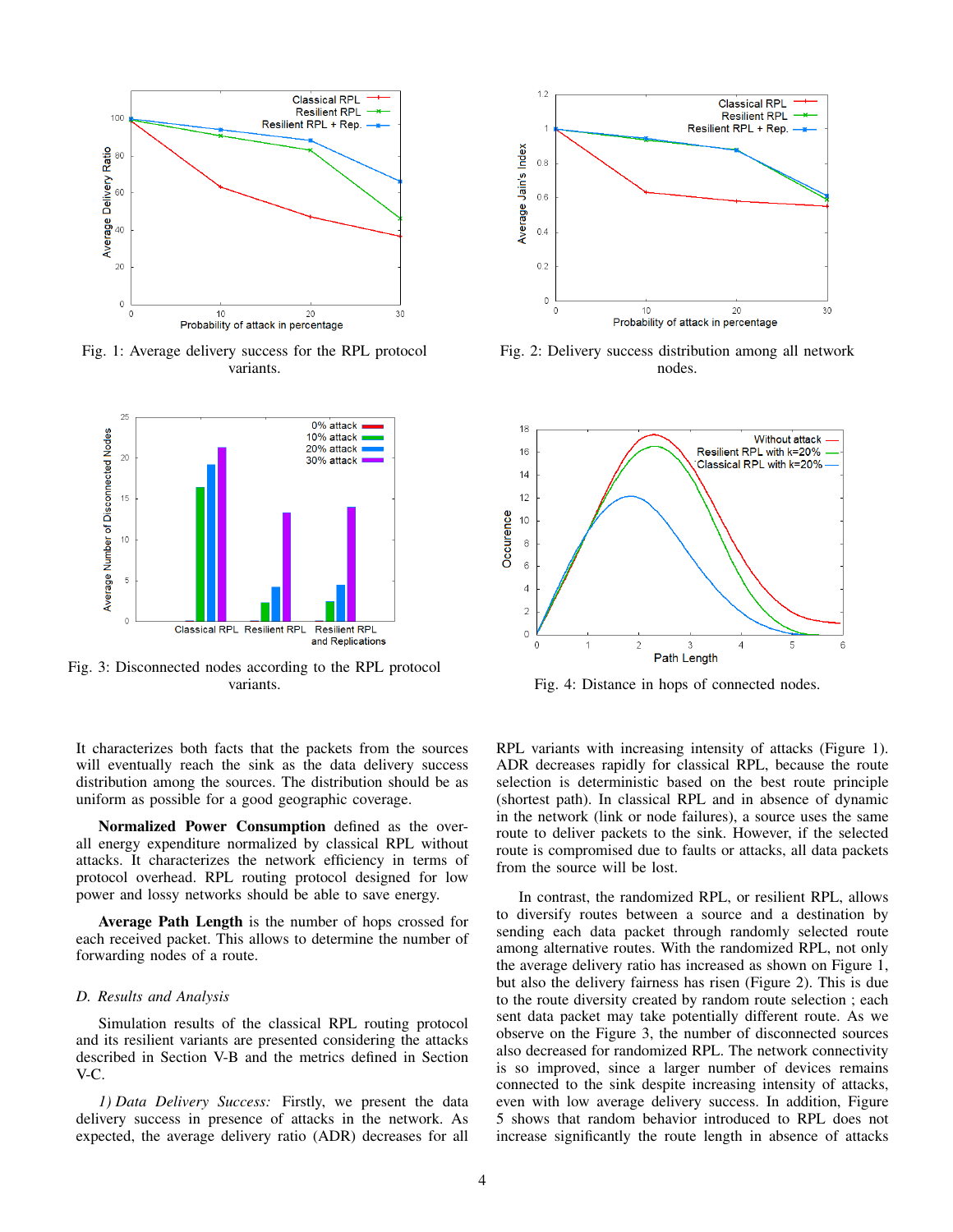

Fig. 5: Average path length of received packets.

because the random selection is provided among shortest paths (*i.e.* using parents with a rank similar to the best parent's rank). In presence of attacks, the average path length decreases as the received messages mostly come from the devices close to the sink. This increased connectivity by the resilient RPL is illustrated in Figure 4: in absence of attacks, the average path length of the connected nodes evolves from 1 to 6. However, with  $k = 20\%$ , the farthest nodes are disconnected from the sink with the classical RPL. In the opposite, with Resilient RPL the average path length is slightly reduced.

Another means to effectively exploit the route diversity created by random behavior is to enforce some degree of replication of the sent packets. Each replica will then follow its own path to reach the sink. Note that the classical RPL cannot take advantage of redundant transmissions to increase their delivery success, as all redundant packets take always the same best route. The average delivery ratio has increased for the randomized RPL with data replication (Figures 1). However, the delivery fairness (Figure 2) and the number of disconnected nodes (Figure 3) remain unchanged. Note that this result differs from a previous study [6] studying resilience in gradient-based routing protocols. This is due to a more reduced average density allowing less diversity in route in our simulations. Moreover, RPL protocol, unlike idealist gradientbased routing protocols studied in [6], are limited in number of parents each node maintains in its memory.

*2) Overhead:* The efficiency of RPL protocol and its resilient variants are presented in terms of energy consumption. It is important to note that the randomized RPL does not need additional control packets as the underlying classical RPL already maintains a set of parents. Randomized RPL simply exploits this underlying mechanism by introducing route diversity and random behavior to increase uncertainty against attackers.

The total energy consumption decreases for all RPL variants with increasing attack intensity as observed on Figure 6 which is counter-intuitive. This is due to decrease in overall traffic as compromised nodes drop the forwarded packets. Here, the randomized RPL does not show a significant overhead in terms of energy consumption. In addition, the randomized RPL allows fair distribution of the energy consumption of



Fig. 6: Total energy consumption of the network.



Fig. 7: Energy consumption per received packet.

network nodes as the most solicited nodes are relieved through the use of alternative routes.

For the randomized RPL with data replication, the total energy consumption has significantly increased due to increase in the number of retransmissions in the network; data replication brings an additional overhead.

However, when average energy is measured for each received packet (*i.e.* the efficiency in terms of energy consumption), the gain is obvious, in particular when the number of attackers is high. This signifies that resilient RPL with replications is a good trade-off between energy consumption and network reliability.

To summarize, the simulation results show that introducing random mechanism to RPL enhances significantly its resilience in presence of attacks without bringing a significant extra cost in terms of latency and energy consumption. It exploits the alternative paths available to the classical RPL; thus, without need of additional control packets. Data replication has improved significantly the resilience of randomized RPL protocol even though it brings an additional cost, especially in terms of the energy consumption. Therefore, data replication is allowed to exploit the route diversification provided by random behavior for increasing delivery success of each data packet